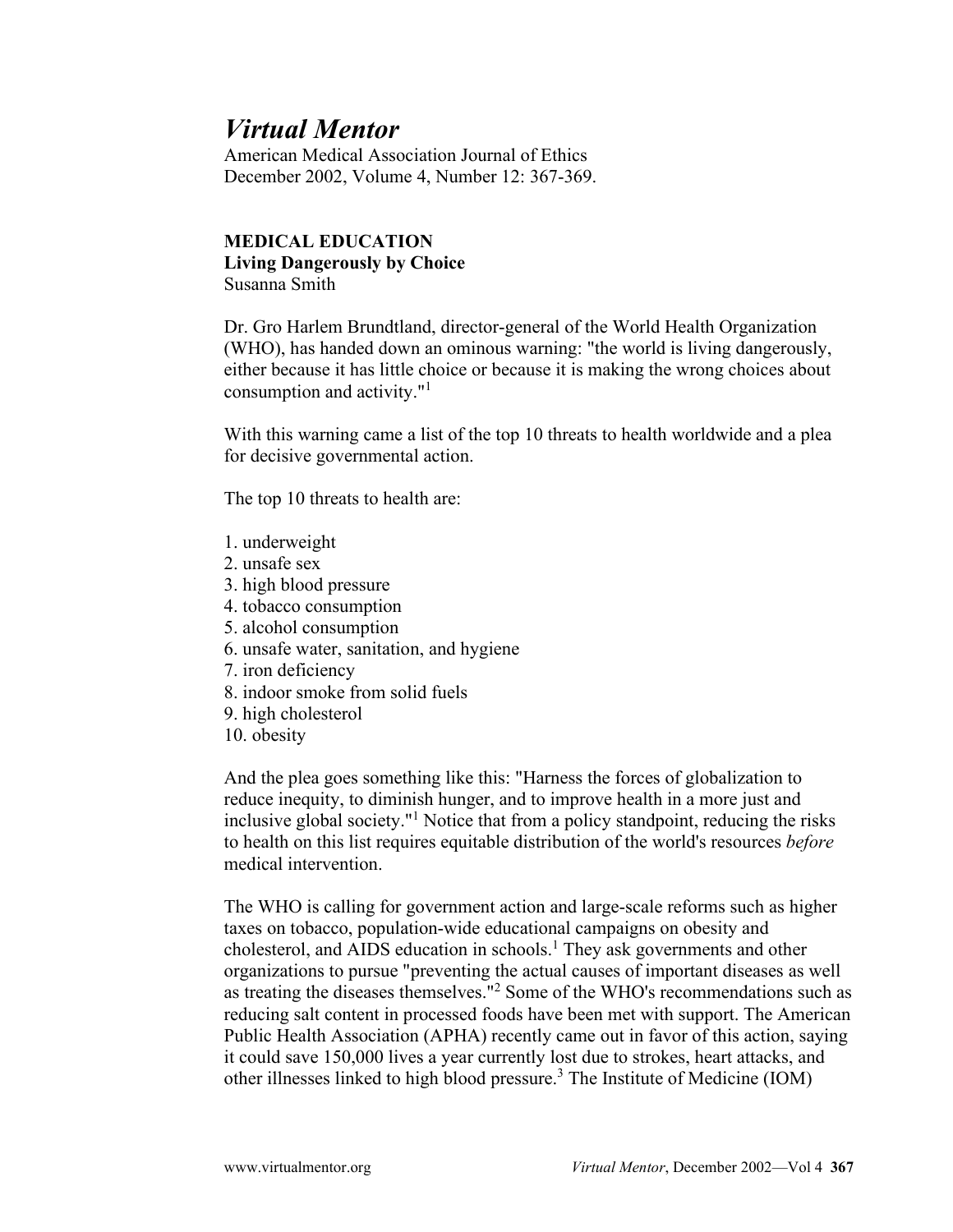wants increased spending on public health and public health education. It is pushing for all medical students to receive basic public health and preventive medicine training.<sup>4</sup> But what the WHO, the IOM, and the APHA are all advocating for, though from different angles, is preventive medicine. The medical community needs to adopt a new approach to achieving patient wellness.

Now look at the list again. There is a sad irony which this lists highlights, the "gap between the haves and have-nots."<sup>1</sup> But the WHO "haves" and "have-nots" are not the traditional wealthy and poor. This report splits the world into those who have no health choices, and those who have choices about their health and make the wrong ones. Most people in the United States fall into the latter category.

So what wrong choices are we Americans making? Too much alcohol; too much tabacco. High blood pressure, high cholesterol. Obesity.

Do these suggest greed? Sloth? Gluttony?

All Americans, citizens of an economic superpower though they may be, need to do some serious rethinking about their lifestyles. Among industrialized nations the United States spends the highest percentage of its gross national product on health care, and yet the WHO ranks the US system 37th in an assessment of global health systems.<sup>5</sup> As much as 95 percent of US spending on health care goes toward biomedical research and medical care<sup>5</sup> while as little as 1 to 2 percent is spent on preventive medicine.4

There is no question that government reforms, public campaigns, and an overhaul of the public health system would go a long way toward eliminating health risks, but it might take a long time. Making preventive medicine a priority doesn't have to mean political red tape and lobbying; there is a grassroots approach. It can start with each doctor treating his or her own population of patients with preventive medicine in mind. Patient education before serious health conditions arise is a good starting point. It means discussing a reasonable postpartum weight-loss program with your patient who is in her third trimester of pregnancy; talking to your recently divorced, middle-aged patient about healthy stress relief and a low-salt diet before his blood pressure skyrockets. It means recounting the dangers of smoking and the monetary savings of quitting to your smoker-patients rather than just checking the box marked, "Smoker, Yes." It means standing on your soapbox of healthy living with all your patients.

The WHO's plea to governments around the world "to take bold and determined actions against a relatively few major risks to health, in the knowledge that the likely result within the next 10 years will be large gains in healthy life expectancy